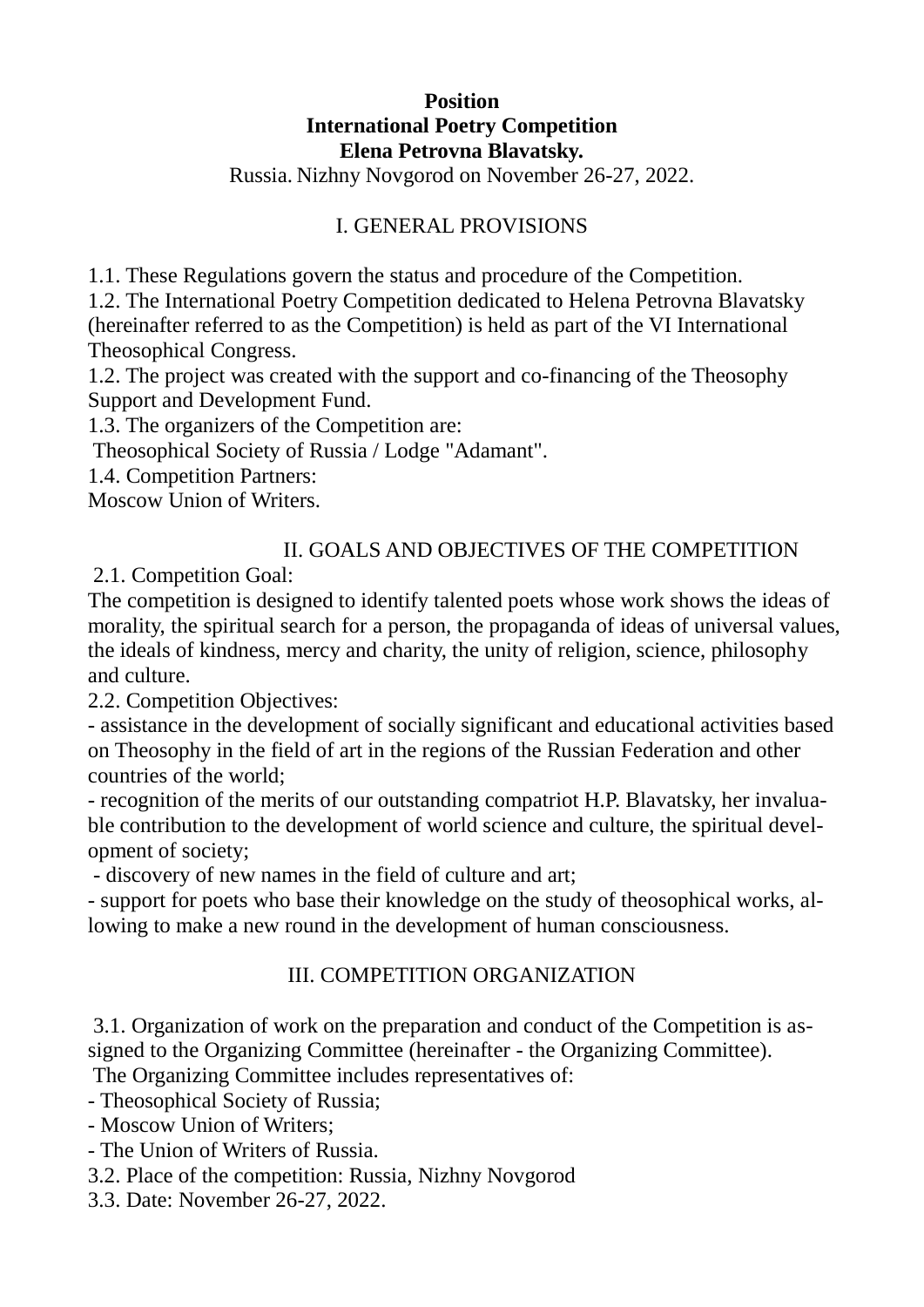3.4. Information about the Competition is sent to the email addresses of literary associations, Universities, Schools and other interested organizations, as well as to Internet resources.

3.5. Summing up the results of the Competition and determining the winners rests with the Organizing Committee.

3.6. The result of the Competition is the publication of the Collection of Contestants

# IV. TERMS OF PARTICIPATION IN THE COMPETITION

4.1. Participants of the Competition may be representatives from all regions of the Russian Federation and other countries of the world.

- the age of the participants is not limited.

4.2. From one participant no more than 2 works are accepted.

4.3. The organizing committee reserves the right to choose works for the publication of a collection of poems.

## V. PROCEDURE FOR CARRYING OUT AND PROVIDING WORKS

5.1. Product Requirement:

Poetic works in different styles, forms and sizes of versification are accepted.

5.2. Stages of the Competition:

- 1 stage - in absentia. Application for participation in the competition (Appendix 1), poetry must be sent to the Organizing Committee of the Competition in the attached "word" file no more than two works from each participant, the subject of the letter is "POETRY COMPETITION 2022", e-mail: kongressto@mail.ru until 25.10 .2022 g;

- Stage 2 - summarizing, notification to the participants of the Competition on the acceptance of poetry to the Competition until 11/01/2022;

- Stage 3 - final. The winner has the opportunity to recite his work at the opening of the VI International Theosophical Congress. In case of impossibility of personal presence, the work may be declared by another participant in the Congress.

5.4. Participation in the Competition is free of charge.

5.5. Participation in the Competition and the provision of poetic works require the consent of the participants in the use of works in online resources, the creation of albums, videos and other promotional materials.

### VI. ORDER AND CRITERIA OF CHOICE. SUMMARIZING.

6.1. The Organizing Committee of the Competition summarizes and determines the winners.

6.2. Evaluation criteria for poetic works:

- the content and originality of the embodiment of creative design;

- art level;

- compliance of the artistic design with the main goal and objectives of the Competition;

-Social-social significance of materials.